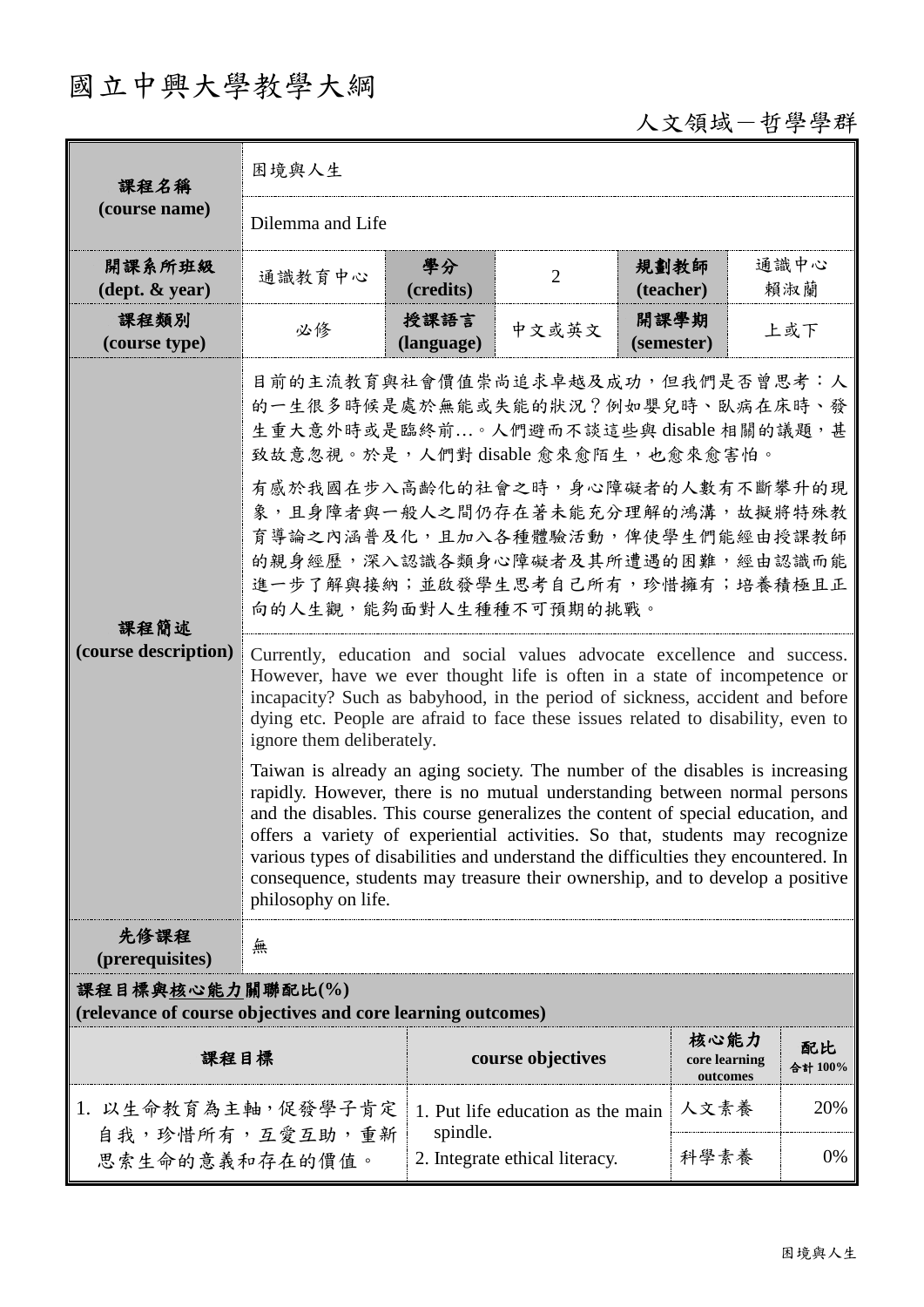| 2. 融入倫理素養,引導學子反思整體<br>社會可如何對待身心障礙者並給予                                     | 3. Cultivate student's ability of<br>critical thinking. | 溝通能力 | 20% |
|---------------------------------------------------------------------------|---------------------------------------------------------|------|-----|
| 參與社會的機會。                                                                  | 4. Guide students to expand the<br>horizons of life.    | 創新能力 | 20% |
| 3. 培養學子批判思考的能力,藉由探<br>討身心障礙者如何及為何生存、一                                     | 5. Expand student's aesthetics.                         | 國際視野 | 20% |
| 般大眾對身心障礙者的態度、相關<br>法律之制定及其實施的周全性…等                                        |                                                         | 社會關懷 | 20% |
| 議題,促發學子思索身心障礙者的<br>人權、教育及心理社會適應等面相。                                       |                                                         |      |     |
| 4. 藉由體驗活動、思辯活動等課程設                                                        |                                                         |      |     |
| 計,引導學生擴大生命的視野,激<br>發想像和創新的能力。                                             |                                                         |      |     |
| 5. 體會身障者的生理損傷無損於其                                                         |                                                         |      |     |
| 心靈的淨化及進取的人生態度,展                                                           |                                                         |      |     |
| 現出不凡的缺陷美,挑戰學子舊有                                                           |                                                         |      |     |
| 的審美觀並擴張其美學素養。                                                             |                                                         |      |     |
| 課程目標之教學方法與評量方法<br>(teaching and assessment methods for course objectives) |                                                         |      |     |
| 教學方法 (teaching methods)                                                   | 學習評量方式 (evaluation)                                     |      |     |

| 講述法、小組合作、小組討論、個案討論、問  (一)課堂出席 Class attendance 10%<br>答法、影片欣賞、上台報告、體驗活動、小組 (二)活動參與 Participation 60% |                                       |
|------------------------------------------------------------------------------------------------------|---------------------------------------|
| 辯論                                                                                                   | (三)個人期末報告 Individual final report 30% |
|                                                                                                      | 需針對以下三個主題:                            |
|                                                                                                      | 1. 殘障體驗 24 小時                         |
|                                                                                                      | 2. 自行訪問身心障礙者或其家屬                      |
|                                                                                                      | 3. 閱讀建議書籍                             |

授課內容(單元名稱與內容、習作 **/** 考試進度、備註) **(course content and homework / tests schedule)**

| 週次             | 授<br>課<br>綱<br>大                        |
|----------------|-----------------------------------------|
| $\mathbf{1}$   | 課程介紹 Course Introduction                |
| 2              | 觀念及法規 (一) Concept and Regulations (I)   |
| 3              | 觀念及法規 (二) Concept and Regulations (II)  |
| $\overline{4}$ | 思辯活動 Debate Activities                  |
| 5              | 學習障礙者 Learning Disabilities             |
| 6              | 學習障礙體驗活動 Learning Disabilities Practice |
| 7              | 多媒體教學 Multimedia Teaching               |
| 8              | 智能障礙者 Intellectual Disabilities         |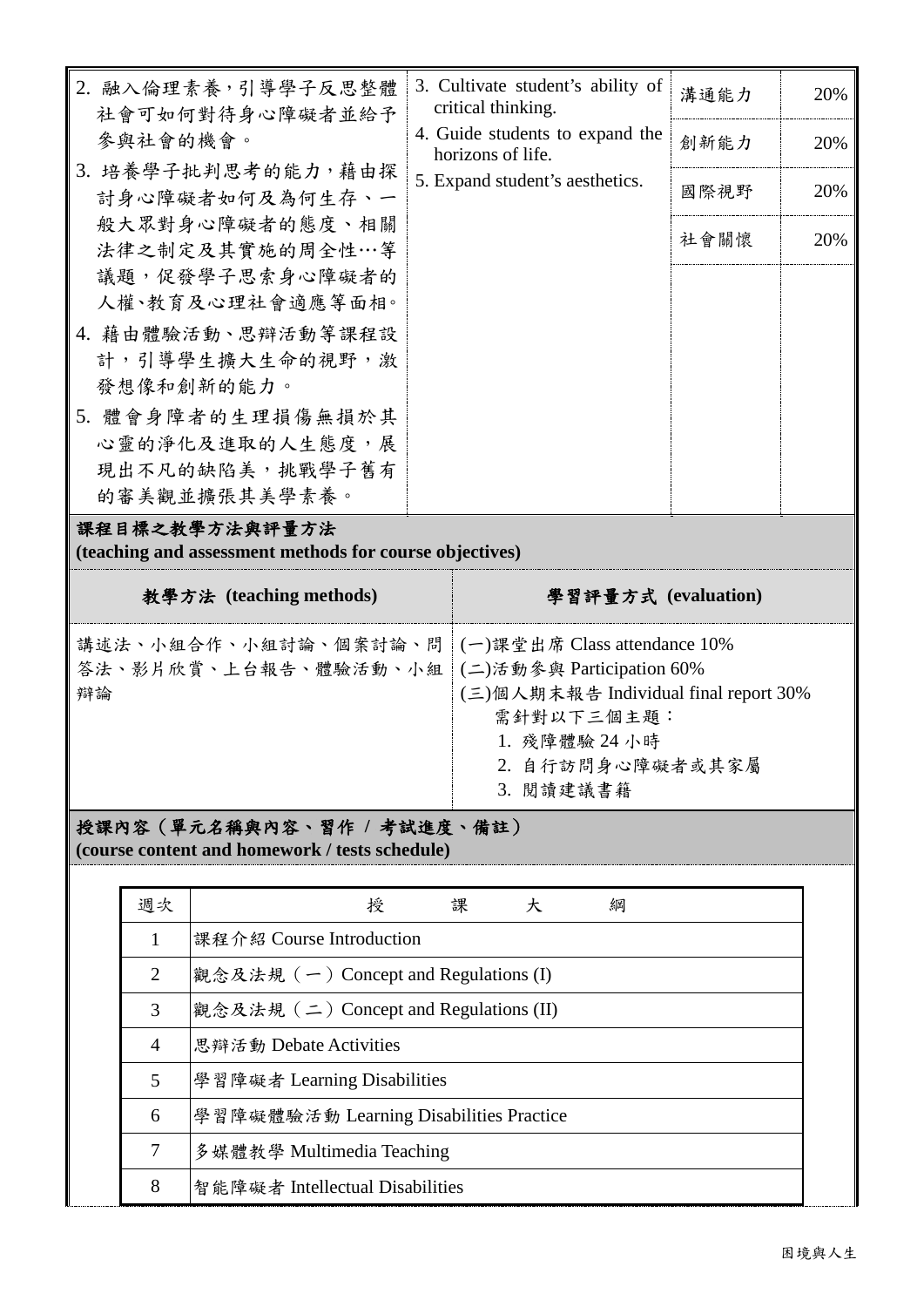| 9  | 多媒體教學 Multimedia Teaching                 |
|----|-------------------------------------------|
| 10 | 失智者 Dementia                              |
| 11 | 視覺障礙者 Visual impairment                   |
| 12 | 多媒體教學 Multimedia Teaching                 |
| 13 | 視覺障礙體驗活動 Visual Impairment Practice       |
| 14 | 視障體驗活動回饋 Feedback                         |
| 15 | 多重障礙者 Multiple Disabilities               |
| 16 | 個人期末口頭報告 (繳交書面報告) Individual Final Report |
| 17 | 個人期末口頭報告 (繳交書面報告) Individual Final Report |
| 18 | 期末總結 Summary                              |

## 教科書**&**參考書目(書名、作者、書局、代理商、說明) **(textbook & other references)**

(一) 教科書

1.許天威、徐享良、張勝成主編(2010)。新特殊教育通論。台北市:五南圖書出版公司。 2.邱上真(2006)。特殊教育導論。台北市:心理出版社。 3.自編教材

(二) 建議閱讀書目

- 1. Temple, G. & Margaret, S.(1999)。星星的孩子(應小端譯)。台北:天下。
- 2. Kate Williams(2001)。找理由活下去,孩子(羅列、葉小蘭譯)。台北:新苗。
- 3. Mel Levine(2014)。別說我是懶孩子(梁若瑜譯)。台北:遠流。
- 4. 大江健三郎(2002)。為什麼孩子要上學(陳保朱譯)。台北:時報。
- 5. 力克胡哲(2010)。人生不設限(彭蕙仙譯)。台北:方智。
- 6. 丹尼爾戈特里布(2010)。山姆告訴我的事(陳筱宛譯)。台北:商周。
- 7. 米奇.艾爾邦(2004)。在天堂遇見的五個人。台北:大塊。
- 8. 艾美.帕迪、蜜雪兒.巴芙(2016)。失去雙腳,我用生命奔跑(謝佳真譯)。台北:平安。
- 9. 杏林子(2000)。為什麼我沒有自殺。台北:健行。
- 10. 希希·貝爾 (2016)。大耳朵超人 (劉清彥譯)。台北:小天下。
- 11. 巫錦輝(2009)一生罕見的幸福。台北:張老師。
- 12. 希里爾·馬沙霍朵 (2014)。第一個被遺忘的人 (梁若瑜譯)。台北:聯經。
- 13. 佐藤多佳子(2008)。轉瞬為風。台北:麥田。
- 14. 佐藤雅彥(2015)。失智症的我想告訴你們的事(希沙良譯)。台北:好的。
- 15. 林建隆(2000)。流氓教授。台北:平安。
- 16. 尚·多明尼克 (1997)。潛水鐘與蝴蝶 (邱瑞鑾譯)。台北:大塊。
- 17. 科思耶、雷登(2005)。愛因斯坦的孩子(齊若蘭譯)。台北:遠流。
- 18. 候約翰著(2000)。盲人心靈的秘密花園(曾秀玲譯)。台北:晨星。
- 19. 海瑟·懷特史東·麥克考蘭、安琪拉·杭特 (2005)來自上帝的驚喜 (谷靜仁譯)。台北: 智庫。
- 20. 姬兒.羅倫(2009)。Gift,發現你的天賦(呂孟娟譯)。台北:大好。
- 21. 許超彥、黃述忱、萬年生(2013)。鋼鐵人醫生。台北:商周。